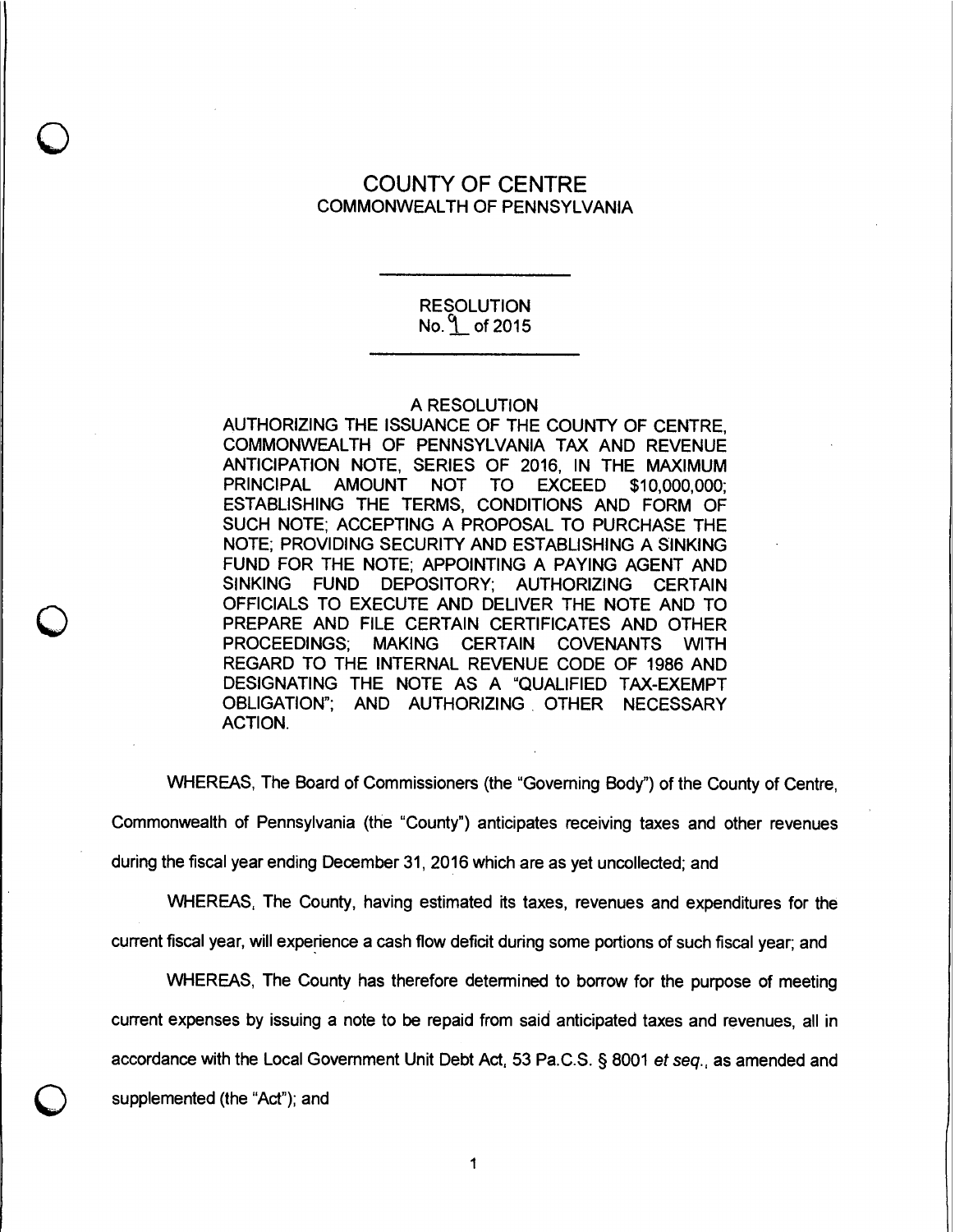WHEREAS, Jersey Shore State Bank, Bellefonte, Pennsylvania (the "Purchaser"), as the purchaser identified in Exhibit "A" attached hereto, has submitted to the County, in response to the County's Invitation to Bid, dated December 8, 2015, a proposal to purchase the tax and revenue anticipation note of the County and the County desires to, and by the adoption of this Resolution does, accept such proposal ("Bid"), subject to the terms and conditions set forth therein and herein, and authorize the issuance and sale of its tax and revenue anticipation note and to provide for such matters relating thereto; and

NOW, THEREFORE, BE IT RESOLVED by the Governing Body of the County of Centre, Pennsylvania, as follows:

1. For the reasons and purposes recited above, the County hereby authorizes the issuance of its Tax and Revenue Anticipation Note, Series of 2016, in the maximum principal amount not to exceed \$10,000,000, or so much thereof as is advanced (the "Note"), in anticipation of the receipt of taxes and revenues during the fiscal year ending December 31, 2016, said Note to be delivered as hereinafter provided.

2. The Bid of the Purchaser, dated December 11, 2015, to purchase the Note at par is hereby accepted and approved, and the Note is hereby awarded to the Purchaser at private sale by invitation. The Bid of the Purchaser together with this Resolution contains the terms and conditions of the Note. The Governing Body hereby determines that a private sale by invitation is in the best financial interest of the County. A true and correct copy of the Bid of the Purchaser is attached hereto as Exhibit "A," which is incorporated and made a part hereof as if fully set forth herein.

3. The Note shall be designated as the "County of Centre, Pennsylvania Tax and Revenue Anticipation Note, Series of 2016"; shall be registered in form without coupon; shall be in the denomination or denominations set forth in the Bid for purchase submitted by the Purchaser; shall be dated as of January 5, 2016, or the actual date of settlement; shall bear interest at the rate set forth in the Purchaser's Bid at Exhibit "A"; shall be due and payable not later than December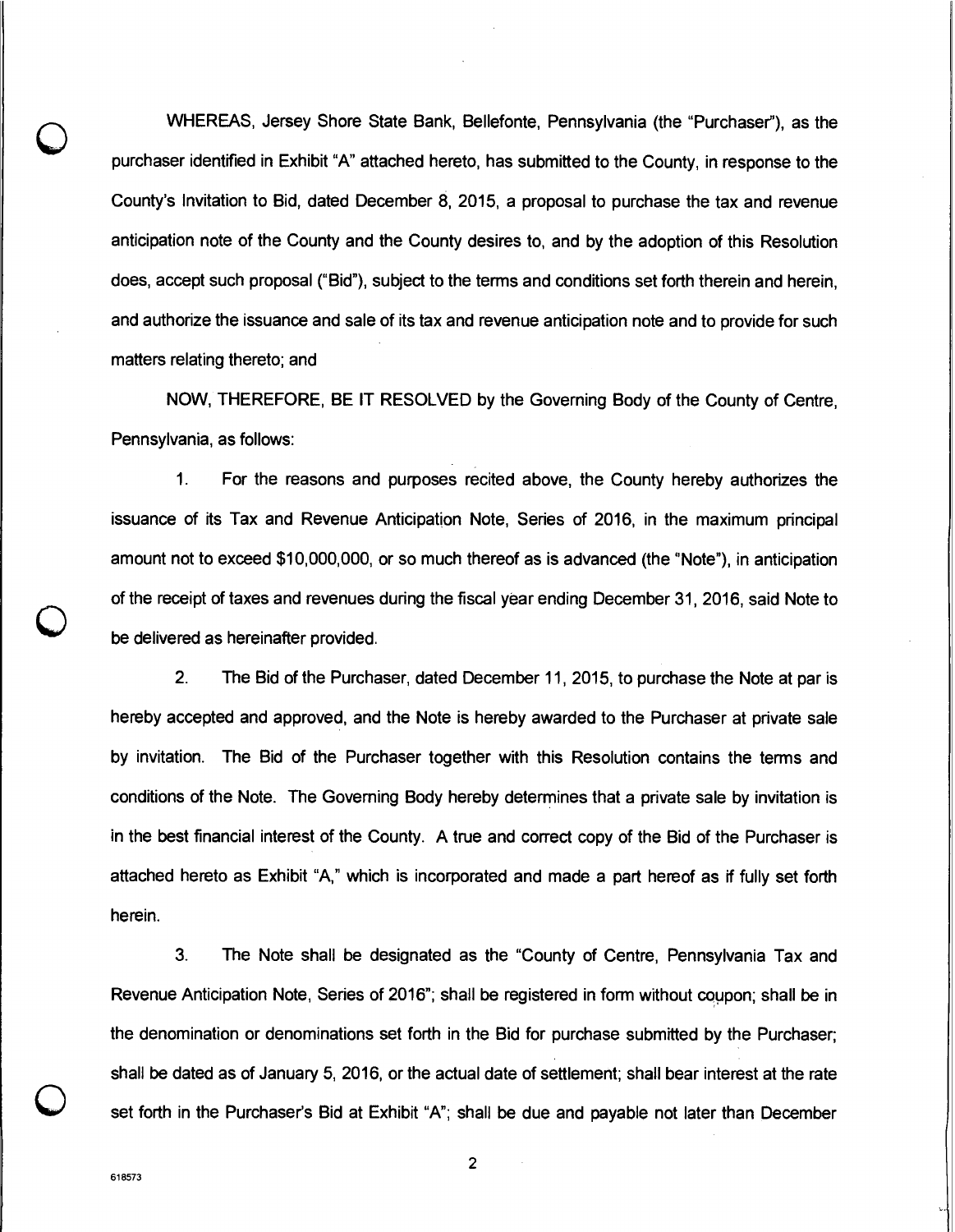31, 2016 (the "Maturity Date"); and shall be substantially in the form attached hereto as Exhibit "B", which form is hereby approved. The County may issue a single certificate or multiple certificates for the entire principal sum of the Note. The use of the term "Note" shall include the term "Notes," if multiple certificates are issued. The principal of the Note shall be paid to County by Purchaser either upon delivery of the Note to Purchaser on January 5, 2016, or the actual date of settlement, or from time to time as requisitioned by the County. The principal of this Note may be drawn down by the County from time to time on any date prior to December *31,* 2016. The Note shall be subject to redemption prior to maturity at the option of the County without premium, penalty or charge.

4. The Note, together with any other tax and/or revenue anticipation notes to be issued by the County during the County's fiscal year ending December 31, 2016, shall be equally and ratably secured by the pledge of, security interest in, and a lien and charge on, the taxes and other revenues to be received by the County during the period when the Note is outstanding; and any officer of the Governing Body or the Chief Clerk of the County is hereby authorized and directed to prepare and file such financing statements as may be necessary under the Pennsylvania Uniform Commercial Code and Section 8125 of the Act to fully perfect said pledge, security interest, lien and charge.

5. The County hereby establishes a sinking fund for the Note issued under this Resolution and designates Jersey Shore State Bank, Bellefonte, Pennsylvania, as its paying agent and sinking fund depository (the "Paying Agent") pursuant to the Act. The Governing Body of the County hereby authorizes and directs appropriate officers of the County to make deposits on or before the Maturity Date, in the sinking fund to be held for the payment of the Note in an amount sufficient to pay the principal of and interest,on the Note on or before the Maturity Date.

The Paying Agent, without further authorization, shalt withdraw moneys from the sinking fund and apply such moneys to the payment of the principal of and interest on the Note as the same becomes due.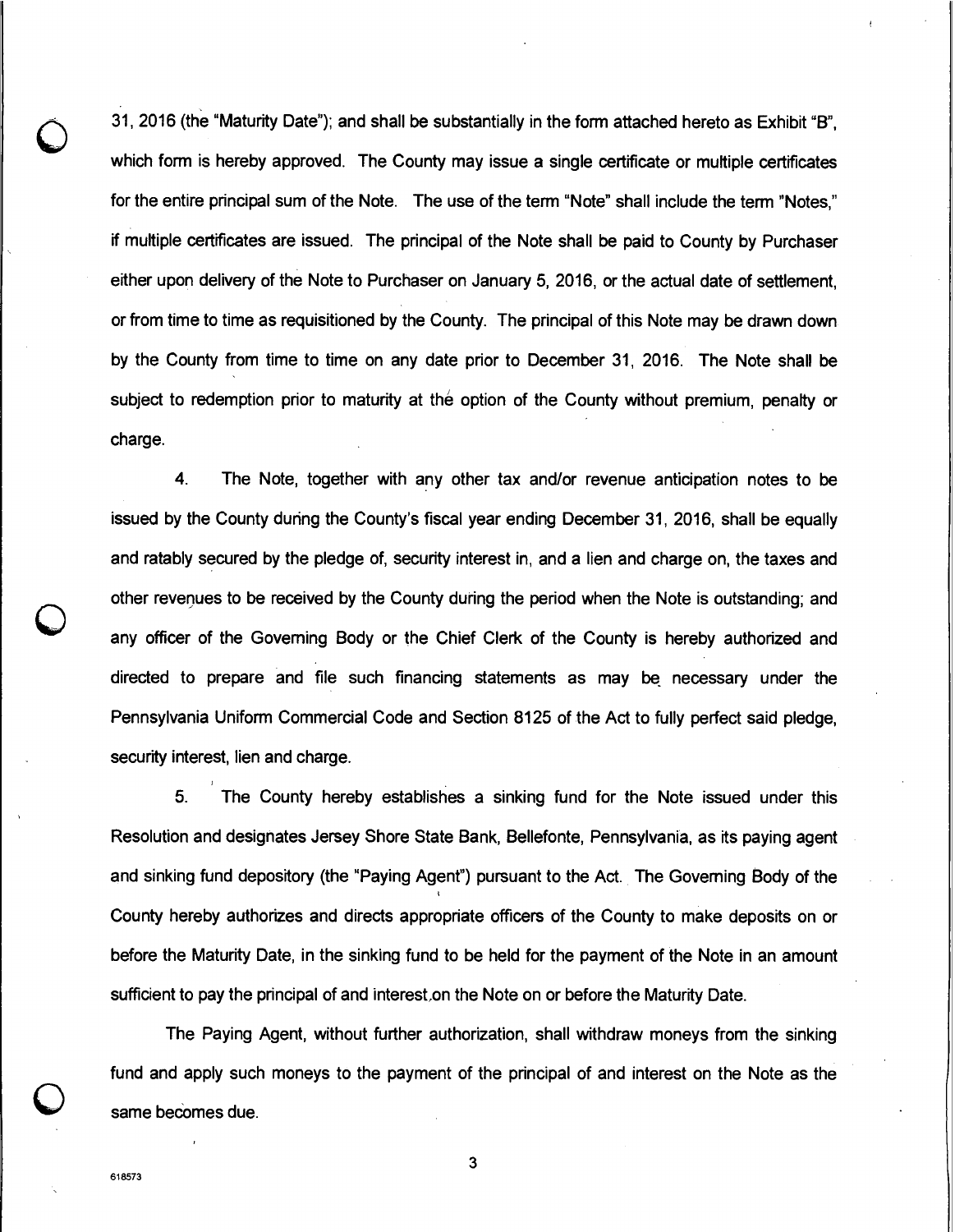6. The Note, in the form and containing the terms described above, shall be executed on behalf of the County by the signatures of the Chairman, or Vice Chairman, and may be executed by any other member of the Governing Body, and shall have the corporate seal of the County affixed thereto, duly attested by the signature of the Chief Clerk and said officers are hereby authorized and directed to execute the Note. Such officers are hereby authorized and directed to deliver the Note to the Purchaser upon receipt of the proceeds thereof.

7. The Chairman or the Vice Chairman of the Governing Body is authorized and directed to prepare and execute and the Chief Clerk to attest a Certificate As To Taxes And Revenues To Be Collected, dated as of December 22, 2015. Said Certificate is attached hereto as Exhibit "C" and made a part hereof.

8. The Chairman or the Vice Chairman of the Governing Body and the Chief Clerk of the County are hereby authorized to certify and attest, respectively, to the Purchaser at the time of delivery of the Note that the amount of the Note to remain outstanding will not exceed the limitations of Section 8122 of the Act. A copy of such certificate shall be retained by the County until maturity of the Note.

9. The County hereby covenants with the registered owner of the Note that no part of the proceeds of the Note shall at any time be used directly or indirectly to acquire securities or obligations the acquisition of which would cause the Note to be an "arbitrage bond", as that term is defined under Section 103(b)(2) and of Section 148 of the Internal Revenue Code of 1986, as amended, and rules and regulations issued pursuant thereto (the "Code"), throughout the term of the Note.

10. The Governing Body hereby designates the Note as a "qualified tax-exempt obligation" under Section 265(b)(3) of the Code, for the purpose of qualifying for exemption from the rule disallowing interest deductions to financial institutions for 100% of the interest payments on debt incurred or continued to purchase or carry tax-exempt obligations. For the purposes of complying with Section 265(b)(3) of the Code, the County represents that it has not issued as of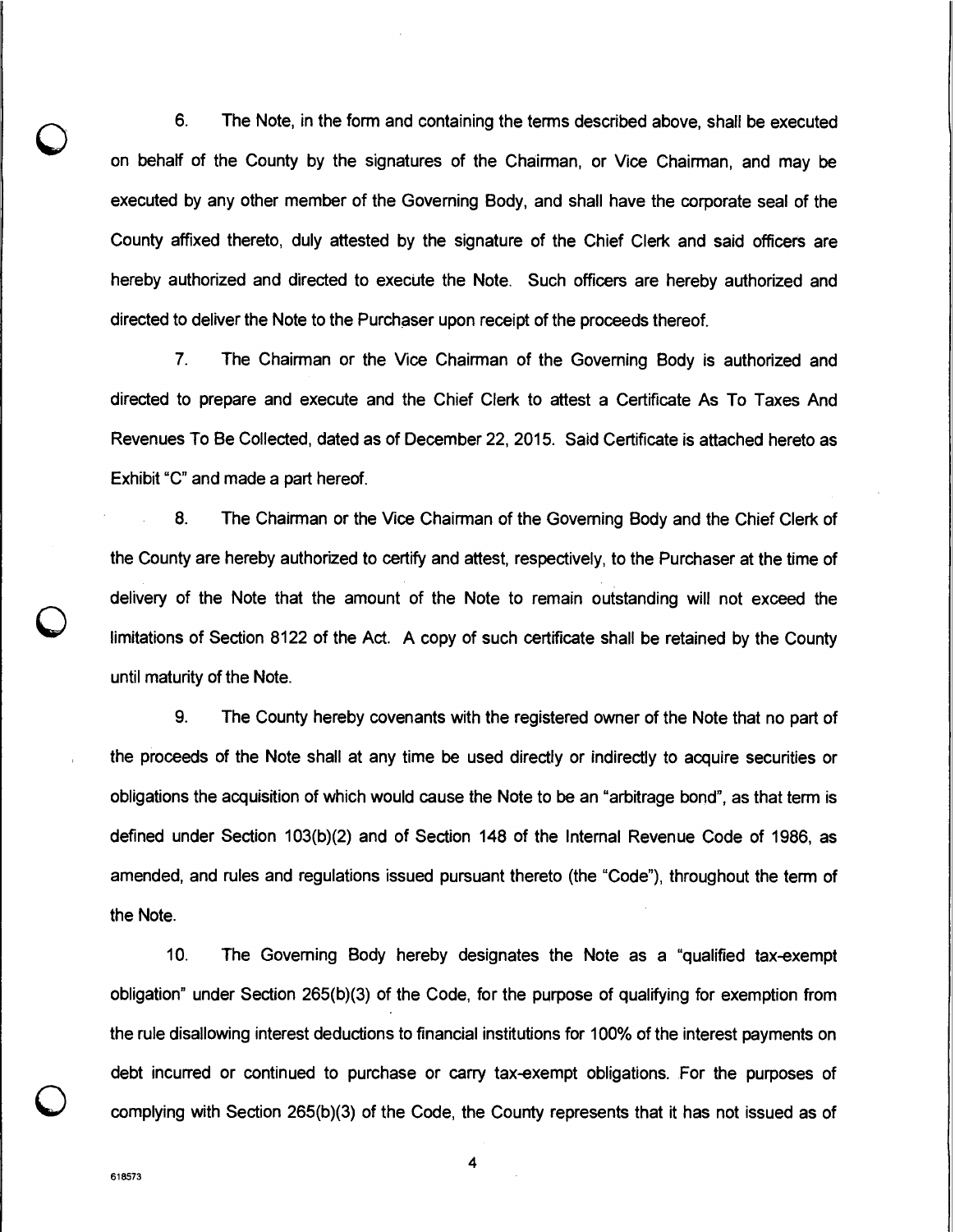the date hereof and does not reasonably anticipate issuing more than \$10,000,000 of tax-exempt obligations (other than private activity bonds) during calendar year 2016.

11. The Chairman and Members of the Governing Body, and the Chief Clerk of the County, ("Proper Officers") are hereby authorized and directed to cause certain documents and proceedings in connection with the authorization, issuance and sale of the Note to be filed with the Department of Community and Economic Development of the Commonwealth of Pennsylvania in accordance with Section 8128 of the Act.

12. The Proper Officers of the County are hereby authorized and directed to perform all other actions necessary or desirable for the valid issuance, sale and delivery of the Note in accordance with the Act, the aforesaid proposal of the Purchaser and the provisions of this Resolution.

13. All resolutions and parts of resolutions heretofore adopted to the extent that the same are inconsistent in any manner herewith are hereby repealed.

[REMAINDER OF THIS PAGE INTENTIONALLY LEFT BLANK]

618573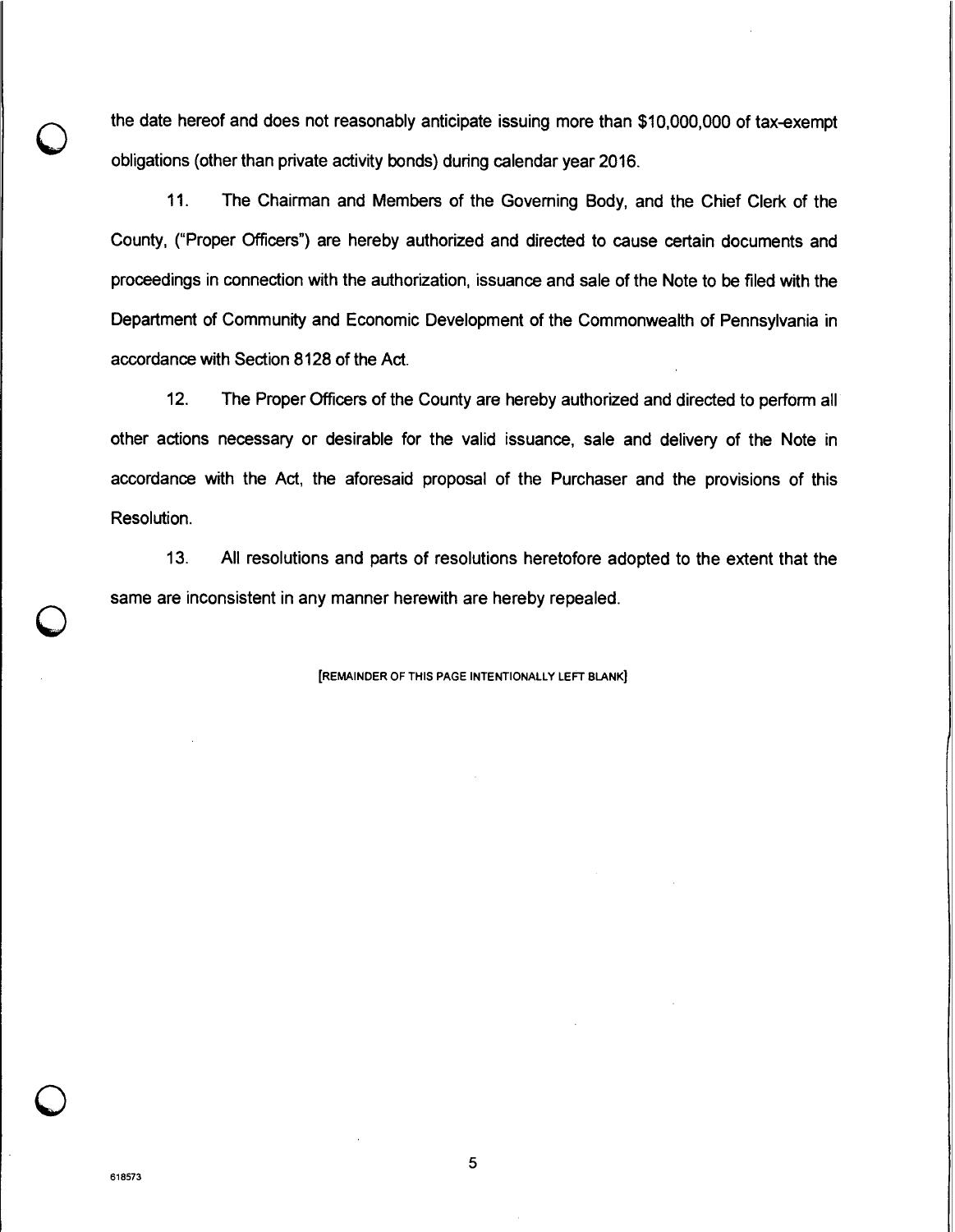0 DULY ADOPTED by the Board of Commissioners of the County of Centre, Pennsylvania this 22nd day of December, 2015.

COUNTY OF CENTRE Commonwealth of Pennsylvania harman, Board of Commissioners

E e bl

Vice Chairman, Board of Commissioners

Member, Board of Commissioners

ATTEST:

 $\bigcup$ 

—<br>—<br>Th Chief Cubrk C (SEAL)  $\sim$ 

 $\mathcal{A}$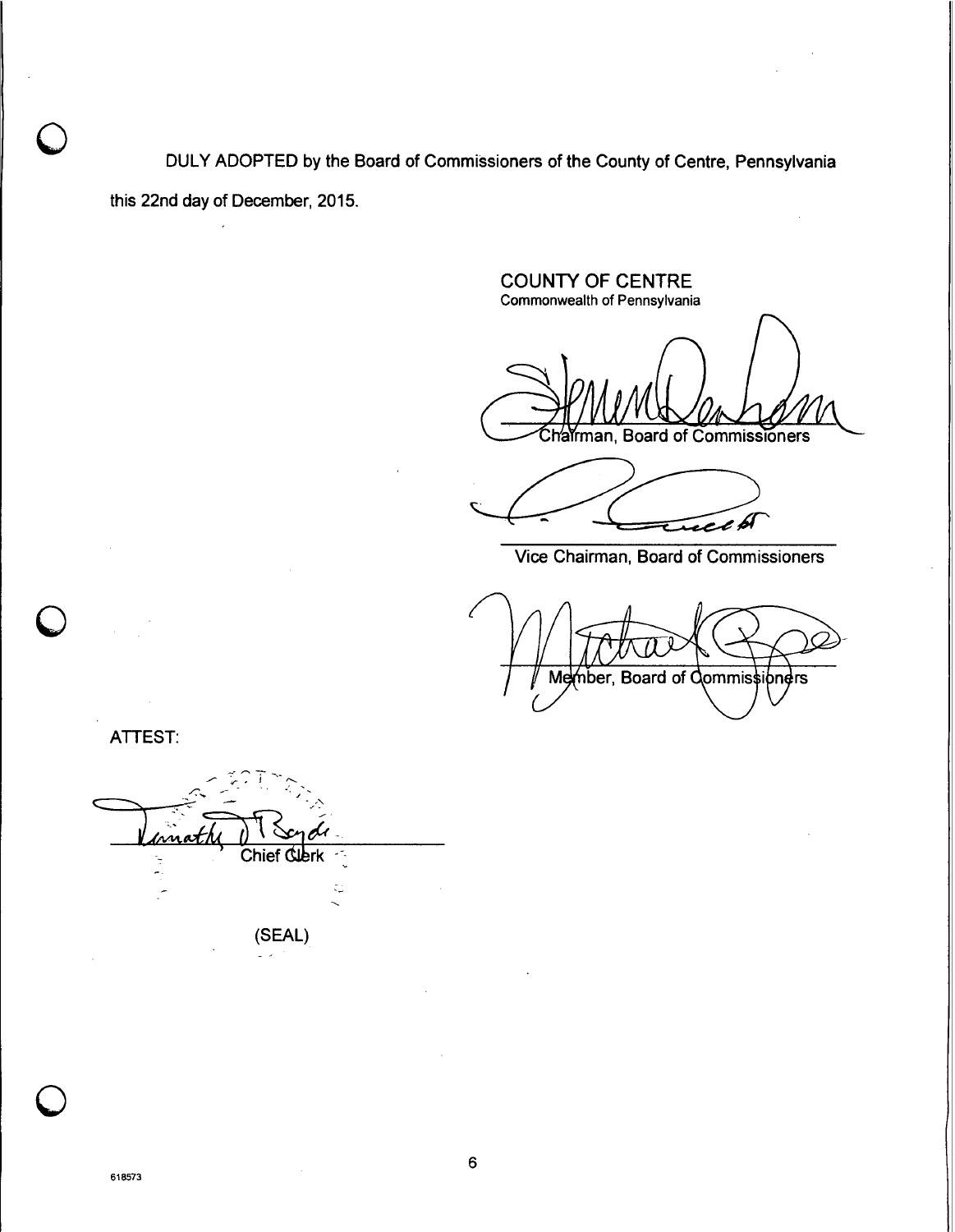# COUNTY OF CENTRE COMMONWEALTH OF PENNSYLVANIA TAX AND REVENUE ANTICIPATION NOTE, SERIES OF 2016 \$10,000,000 PRINCIPAL AMOUNT DATED AS OF JANUARY 5, 2016

PURCHASE PROPOSAL

with

# COUNTY INVITATION TO BID

 $\ddot{\phantom{a}}$ 

 $\bar{z}$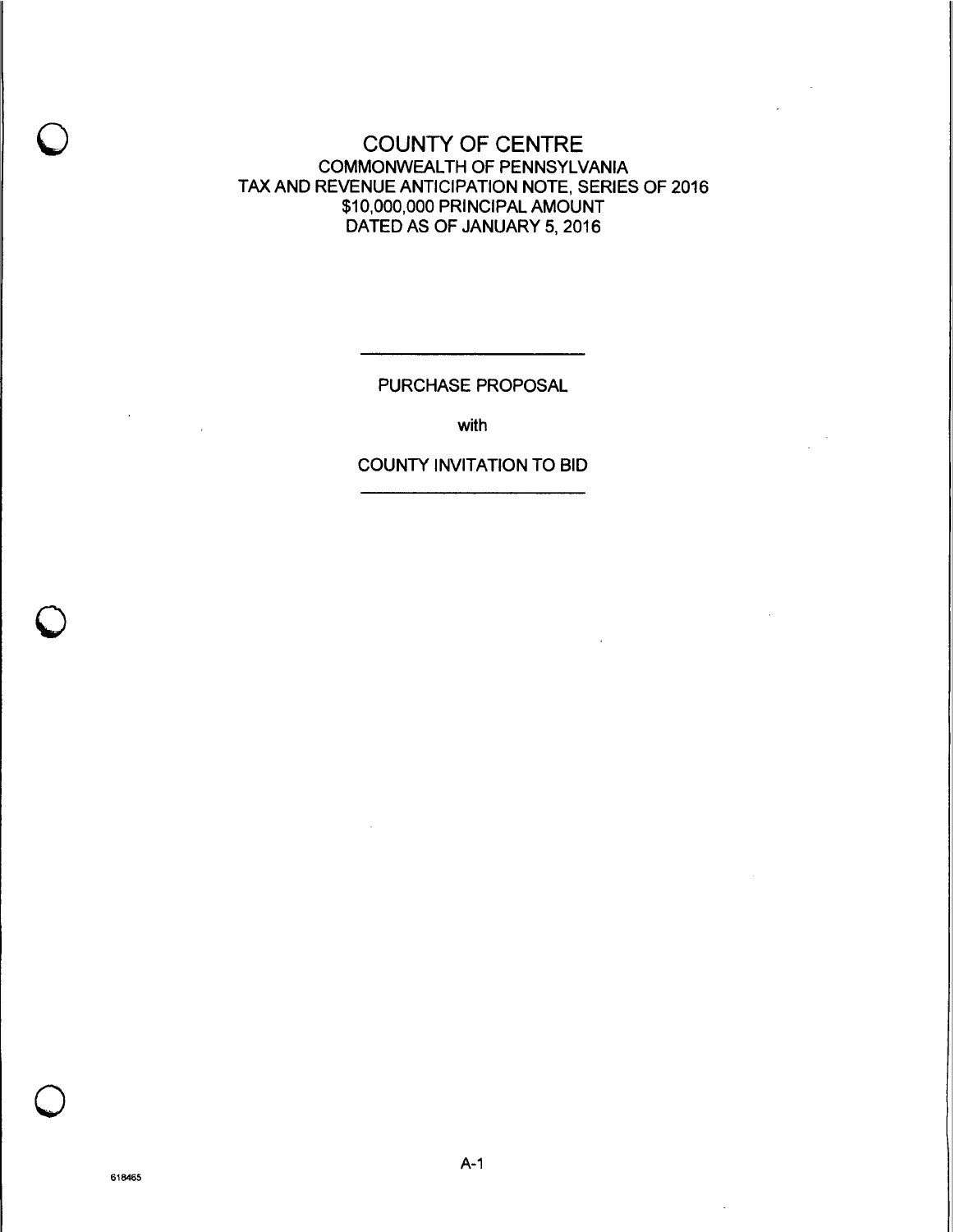COUNTY OF CENTRE COMMONWEALTH OF PENNSYLVANIA TAX AND REVENUE ANTICIPATION NOTE, SERIES OF 2016 \$10,000,000 PRINCIPAL AMOUNT DATED AS OF JANUARY 5, 2016

FORM OF NOTE

## EXHIBIT B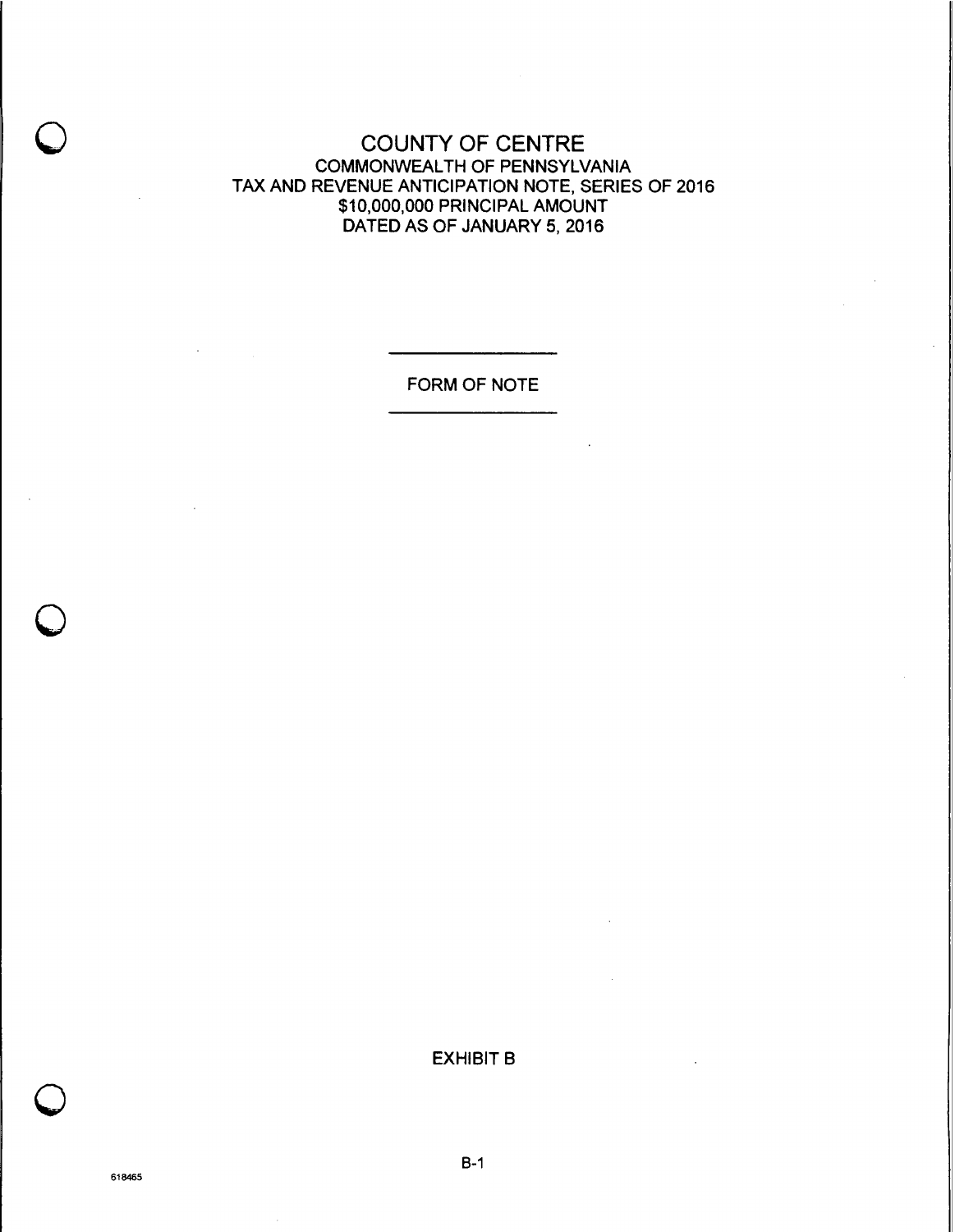$\bigcirc$  TRN-001 \$10,000,000 \$10,000,000

## COUNTY OF CENTRE COMMONWEALTH OF PENNSYLVANIA TAX AND REVENUE ANTICIPATION NOTE SERIES OF 2016



The County of Centre, Pennsylvania (the "County"), for value received, promises to pay to The County of Centre, Pennsylvania (the County'), for value received, promises to pay to<br>the registered owner hereof upon surrender hereof, on the Maturity Date (set forth above), the principal sum of TEN MILLION AND 00/100 DQLL ARS (\$10,000,000.00), or so much thereof as is advanced, together with interest accrued thereon from the 5th day of January, 2016, payable on<br>June 30, 2016 and on the Maturity Date as set forth above on the outstanding principal amount<br>thereof drawn by the County, at t June 30, 2016 and on the Maturity Date as set forth above on the outstanding principal amount thereof drawn by the County, at the rate of 0.86%, per annum, which amount of maximum accrued interest shall not exceed EIGHTY-FIVE THOUSAND FORTY-FOUR and 44/100 Dollars<br>(\$85,044.44) (based on the entire principal amount hereof being disbursed on the Dated Date as set forth above and repaid on the Maturity Date as set forth àbove), calculated based on a year of three hundred sixty (360) <u>days</u> comprised of twelve (12) thirty (30) day months. interest shall not exceed EIGHTY-FIVE THOUSAND FORTY-FOUR and 44/100 Dollars

The principal of and interest on this Note shall be payable at the office of Jersey Shore State Bank, Bellefonte, Pennsylvania\(the "Paying Agent") or such other office as the Paying Agent may designate, in lawful money of the United States of America, without deduction of any tax or taxes now or hereafter levied or assessed thereon under any present or future law of the They designate, in takes<br>taxes now or here:<br>Commonwealth of F ver, that the foregoing shall not be applicable to gift, estate, succession or inheritance taxes or any other taxes not levied directly on this Note, the transfer thereof, the interest thereon, but not including any profit, gain or income made on the sale, exchange or other thereon, but not including any profit, gain or income made on the sale, exchange or other disposition thereof. the County assumes and agrees to pay;

This Note is the sole note certificate evidencing the tax and revenue anticipation note of the County, known as "County of Centre, Pennsylvania Tax and Revenue Anticipation Note. Series of 2016" (the "Note"), numbered/TRN-001, in the principal amount of \$10,000,000. The principal of this Note may be drawn down by the County from time to time on any date prior to the Maturity Date.

This Note is subject to redemption prior to maturity at the option of the County without premium, penalty or charge.

This Note is issued in accordance with provisions of the Local Government Unit Debt Act [53 Pa.C.S. §8001 et seq.] (the "Act"), and pursuant to a Resolution adopted by the County on December 22, 2015 (the "Resolution"). Reference is made to the Act and the Resolution for a complete statement of the rights and limitations of rights of the holder of this Note, to all of which the holder hereof by acceptance of this Note assents.

B-2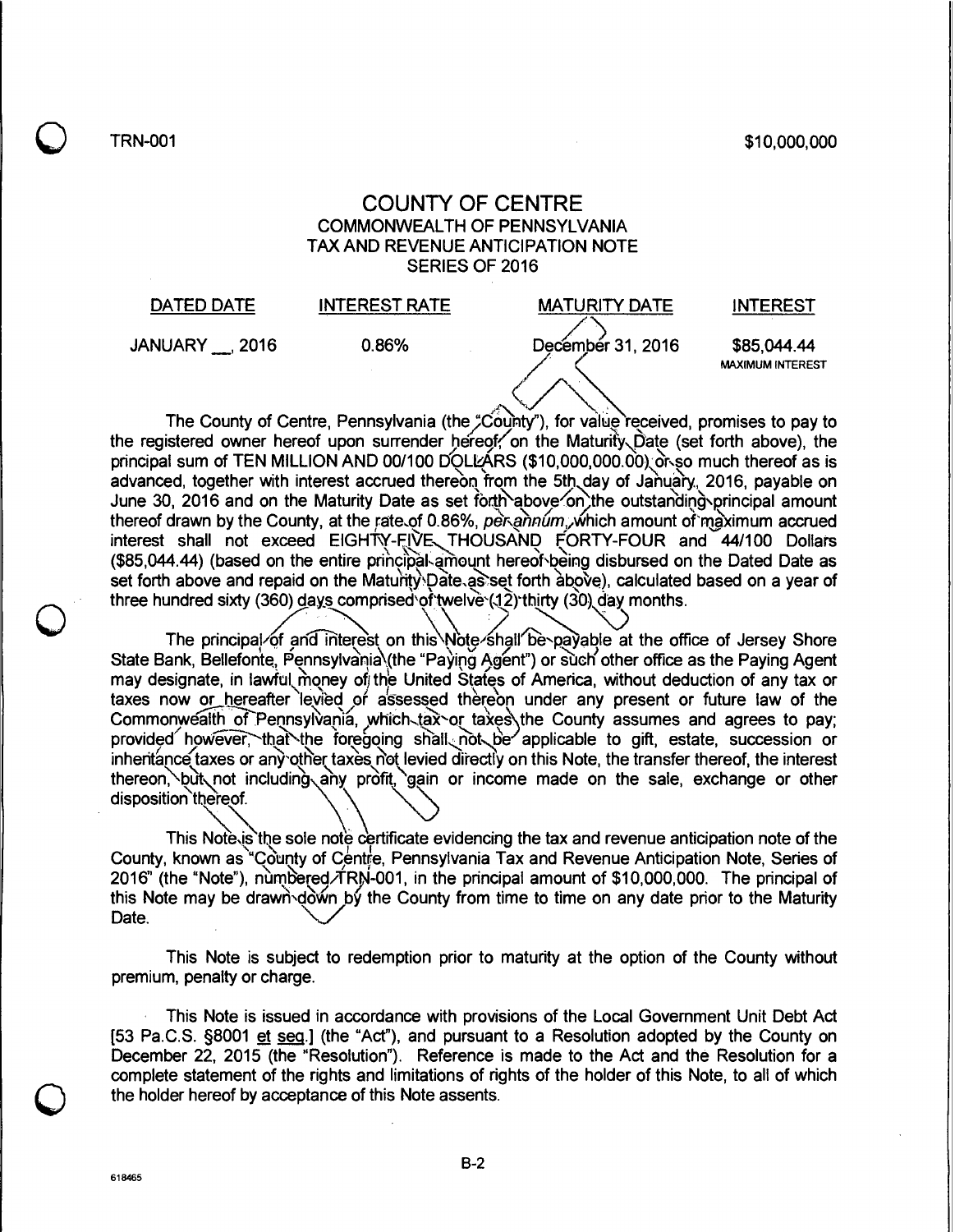This Note is issued for the purpose of providing funds for current expenses in anticipation of the receipt of current taxes and current revenues during the current fiscal year.

This Note is equally and ratably secured by a pledge of, security interest in, and a lien and charge on, the taxes and revenues of the County specified in the Resolution to be received during the period when this Note is outstanding. Such pledge, security interest, lien and charge have been perfected and are enforceable in the manner provided in the Act.

The County covenants that it will deposit in the sinking fund for this Note established by the Resolution with the Paying Agent the taxes, and other revenues, if applicable, collected in amounts which will be sufficient to pay the principal of and interest on this Note issued pursuant to the Resolution as and when the same shall become due and payable, and such moneys shall be applied exclusively to such purpose.

The County covenants that it will not make any use of the proceeds of this Note which would cause this Note to be an "arbitrage bond" as such term is defined in Section 103(b)(2) of the Internal Revenue Code of 1986, as amended, and applicable regulations thereunder (the "Code").

This Note has been designated by the County as a "qualified tax-exempt obligation" as defined in Section 265(b)(3)(B) of the Code, for the purposes and effect contemplated by Section defined in Section 200(D)(3)(B) of the Code, for the purposes and effect contemplated by Section<br>265 of the Code (relating to expenses and interest relating to tax-exempt income of certain financial<br>institutions).

The registered owner of this Note shall be permitted to assign all of its right, title and interest under this Note to any person pursuant to and so long as the registered owner executes and delivers to such person an Assignment in the form attached hereto as Exhibit "A" and evidences such assignment on the Registration Record of this Note to be maintained by Paying Agent, as Note Registrar in substantially the form attached hereto as Exhibit "B." Any assignee hereof shall also have the right to assign this Note subject to the provisions set forth in the immediately preceding sentence hereof. The Assignment record and the Registration Record may be maintained by the Paying Agent in an electronic format; provided that a copy is provided to the County for its records.

lt is hereby certified that all acts, conditions and things required to be done, occur or be performed precedent to and in the issuance of this Note, or in the creation of the debt of which this is evidence, have, been done, occurred and have been performed in regular and due form and manner as required by law; and that the debt represented by this Note, together with all other debts of the County is not in excess of any constitutional or statutory limitation.

[REMAINDER OF THIS PAGE INTENTIONALLY LEFT BLANK]

Q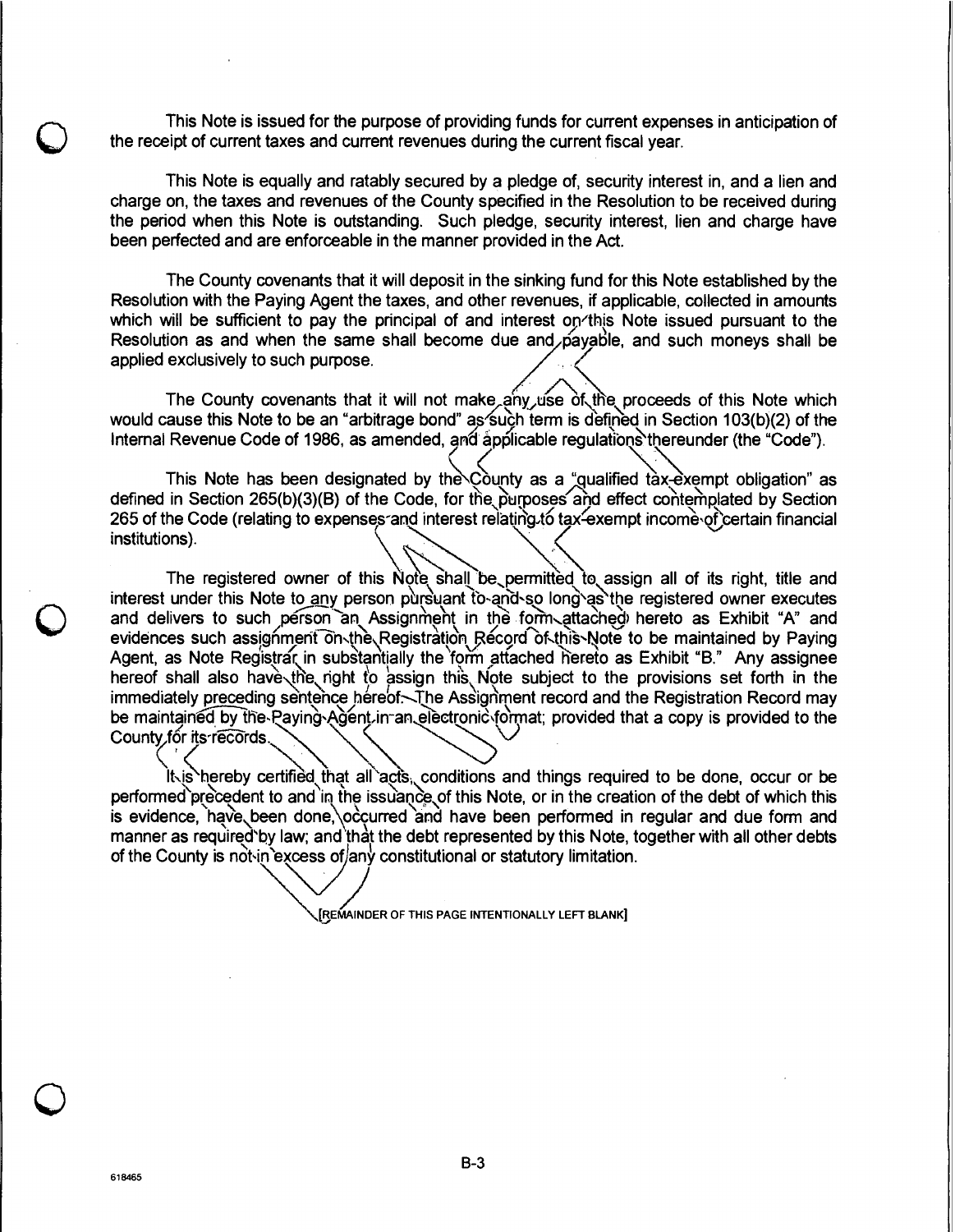IN WITNESS WHEREOF, the County of Centre, Pennsylvania has caused this Note to be signed in its name by not less than a majority of the Board of Commissioners and its seal to be hereunto affixed, duly attested by the Chief Clerk of the County, this \_\_\_\_ day of January, 2016.



**NO]** 

8-4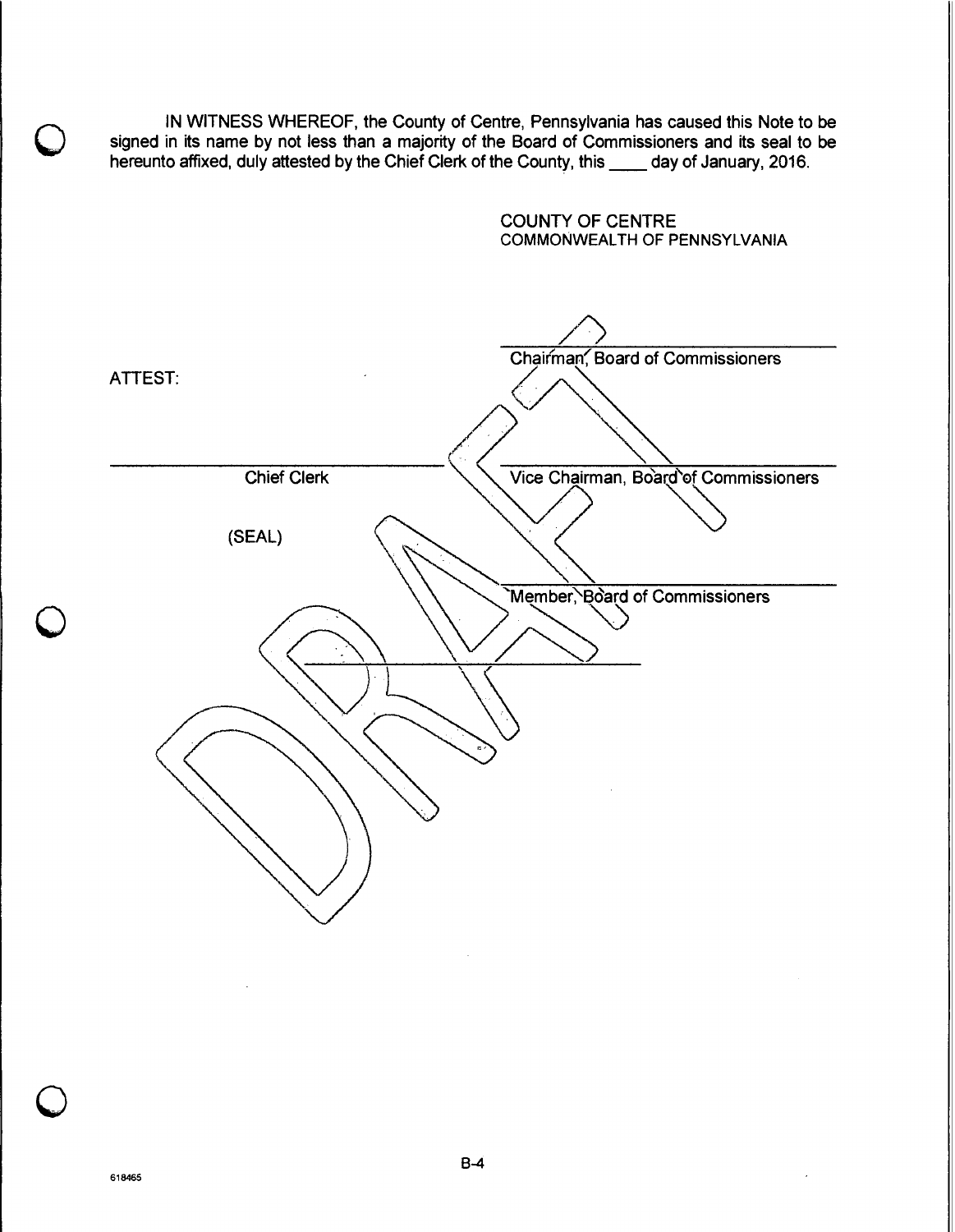# EXHIBIT A

#### ASSIGNMENT

| unto                                                                                       | FOR VALUE RECEIVED, the undersigned hereby sells, assigns and transfers                           |
|--------------------------------------------------------------------------------------------|---------------------------------------------------------------------------------------------------|
| <b>Please insert Social Security</b>                                                       |                                                                                                   |
| or other identifying number                                                                |                                                                                                   |
| of assignee                                                                                |                                                                                                   |
|                                                                                            |                                                                                                   |
|                                                                                            |                                                                                                   |
|                                                                                            |                                                                                                   |
| (Please print or typewrite name and address including postal zip code of transferee)       |                                                                                                   |
|                                                                                            |                                                                                                   |
|                                                                                            |                                                                                                   |
|                                                                                            |                                                                                                   |
|                                                                                            |                                                                                                   |
| the within Note and all rights thereunder, and hereby irrevocably constitutes and appoints |                                                                                                   |
|                                                                                            | As Agent                                                                                          |
| to transfer the within Note on the books kept for registration thereof, with full power of |                                                                                                   |
| substitution in the premises.                                                              |                                                                                                   |
| Dated:                                                                                     |                                                                                                   |
|                                                                                            |                                                                                                   |
| Signature Guaranteed:                                                                      |                                                                                                   |
|                                                                                            |                                                                                                   |
|                                                                                            |                                                                                                   |
|                                                                                            |                                                                                                   |
| NOTICE: Signature(s) must be guaranteed                                                    | NOTICE: No transfer will be issued in the name                                                    |
| by an approved eligible guarantor institution,                                             | of the Transferee unless the signature(s) to this                                                 |
| an institution that is a participant in a                                                  | assignment correspond(s) with the name as it                                                      |
| Securities Transfer Association recognized                                                 | appears upon the face of the within Note in                                                       |
| signature guarantee program.                                                               | every particular, without alteration or any change<br>whatever and the Social Security or Federal |
|                                                                                            | Employer<br>Identification<br>Number<br>the<br>οf                                                 |
|                                                                                            | Transferee is supplied. If the Transferee is a                                                    |
|                                                                                            | trust, the names and Social Security or Federal                                                   |
|                                                                                            | Employer Identification Numbers of the settlor                                                    |

be supplied.

and beneficiaries of the trust, the Federal Employer Identification Number of and the date of the trust, and the name of the trustee should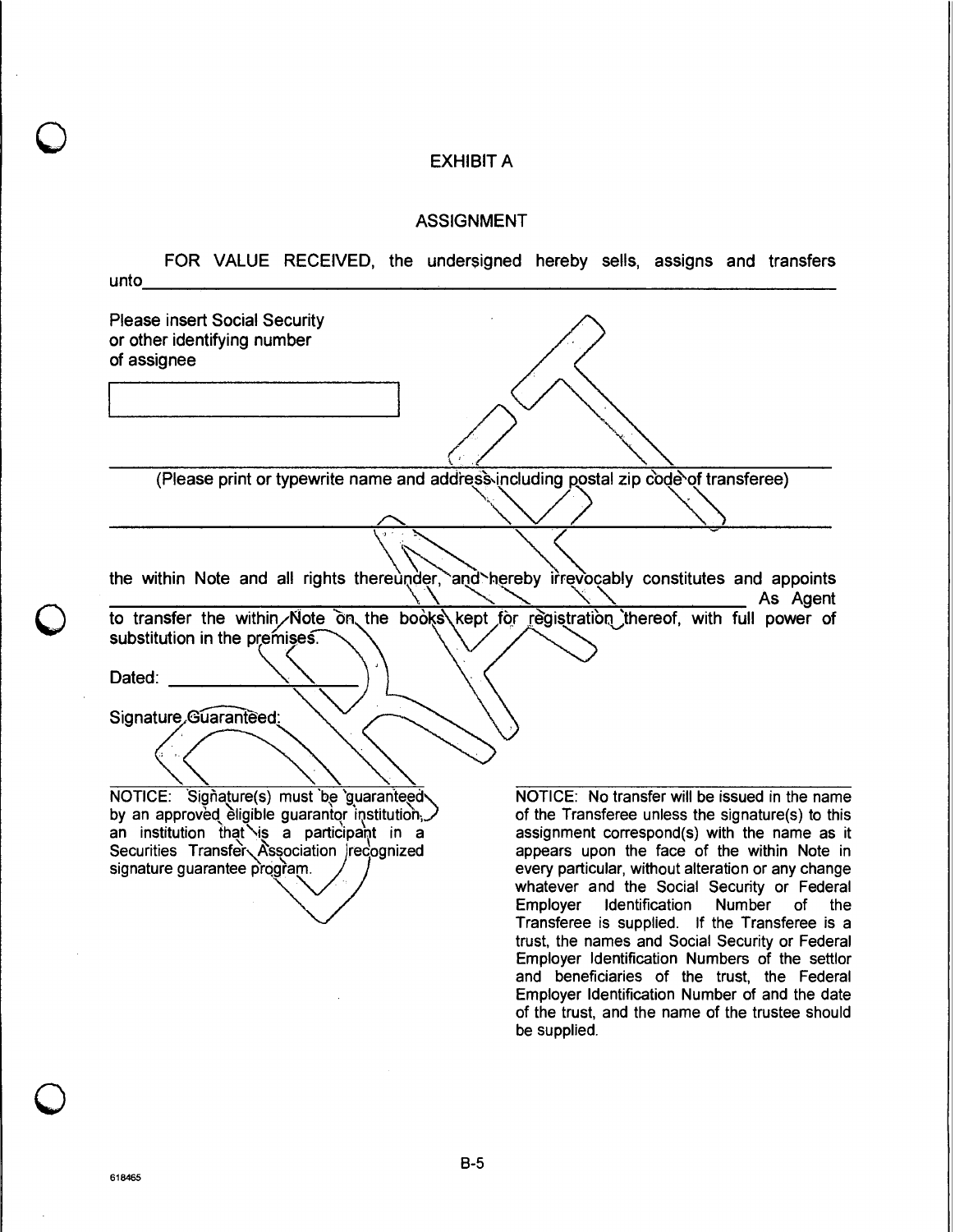# EXHIBIT B

# REGISTRATION OF RECORD

## NOTHING TO BE WRITTEN HERE EXCEPT BY DULY AUTHORIZED REPRESENTATIVE OF THE PAYING AGENT



618465

B-6

Ý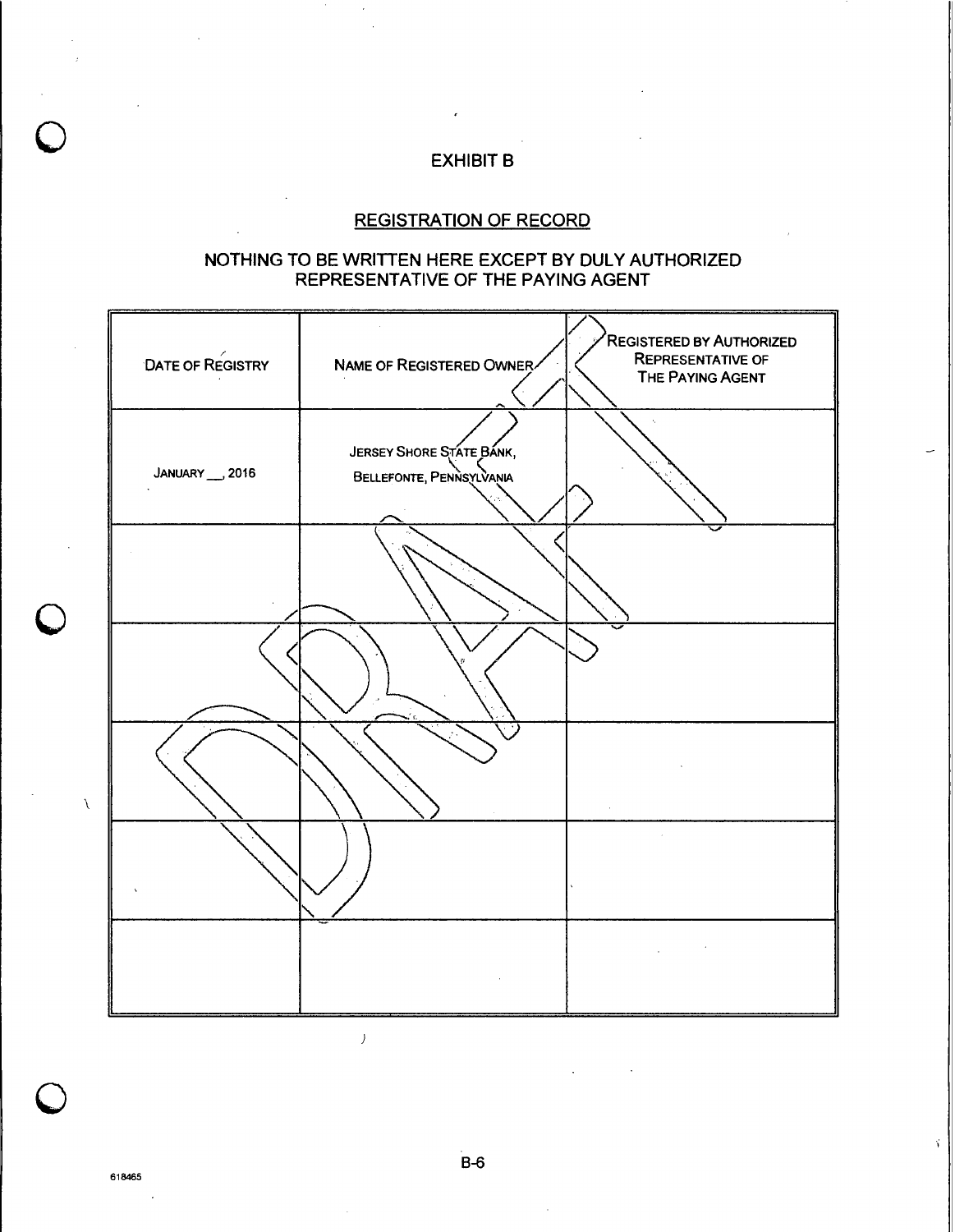COUNTY OF CENTRE COMMONWEALTH OF PENNSYLVANIA TAX AND REVENUE ANTICIPATION NOTE, SERIES OF 2016 \$10,000,000 PRINCIPAL AMOUNT DATED AS OF JANUARY 5, 2016

 $\mathcal{L}^{\text{max}}_{\text{max}}$ 

#### CERTIFICATE AS TO TAXES AND REVENUES TO BE COLLECTED

 $\sim 10$ 

EXHIBIT C

 $\mathcal{L}^{\mathcal{L}}$ 

 $\mathcal{L}^{\text{max}}_{\text{max}}$  ,  $\mathcal{L}^{\text{max}}_{\text{max}}$ 

 $C-1$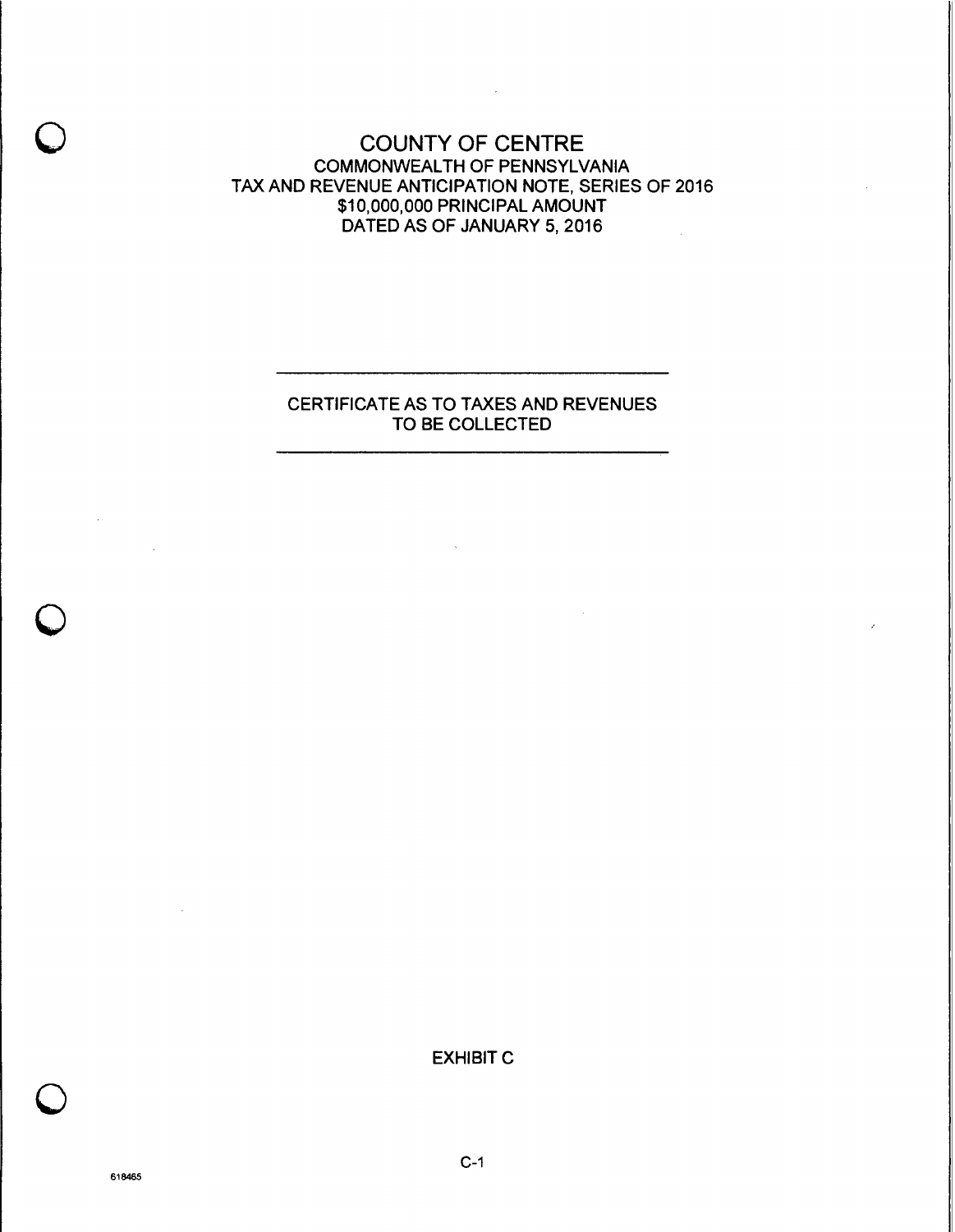## COUNTY OF CENTRE COMMONWEALTH OF PENNSYLVANIA TAX AND REVENUE ANTICIPATION NOTE, SERIES OF 2016 \$10,000,000 PRINCIPAL AMOUNT DATED AS OF JANUARY 5, 2016

## CERTIFICATE AS TO TAXES AND REVENUES TO BE COLLECTED

Pursuant to Section 8126 of the Local Government Unit Debt Act, the undersigned Vice Chairman of the Board of Commissioners of the County of Centre, Pennsylvania (the "County") hereby certifies, in connection with the proposed issuance by the County of its Tax and Revenue Anticipation Note, Series of 2016, in the principal amount of \$10,000,000 (the "Note"), that:

 $1<sub>1</sub>$ The undersigned has carefully estimated that the following amounts of moneys will be received by the County from taxes presently levied and assessed, or anticipated to be levied and assessed, and other revenues to be received (including subsidies and reimbursements) during the period when the Note will be outstanding:

| 2016 | \$<br>1,743,906.00    |
|------|-----------------------|
| 2016 | \$<br>2,451,167.98    |
| 2016 | \$<br>8,873,135.34    |
| 2016 | \$<br>23, 159, 854.02 |
| 2016 | \$<br>5,183,802.50    |
| 2016 | \$<br>18,612,134.34   |
| 2016 | \$<br>5,059,209.84    |
| 2016 | \$<br>3,505,275.13    |
| 2016 | \$<br>5,022,494.28    |
| 2016 | \$<br>5,754,866.63    |
| 2016 | \$<br>2,264,008.37    |
| 2016 | \$<br>8,726,438.69    |
|      | \$<br>90,356,293.12   |
|      |                       |

2. The total amount of moneys received or to be received by the County from taxes presently levied and assessed, or anticipated to be levied and assessed, and other revenues to be received (including subsidies and reimbursements) during fiscal year 2016 is \$90,356,293.12.

O

C-2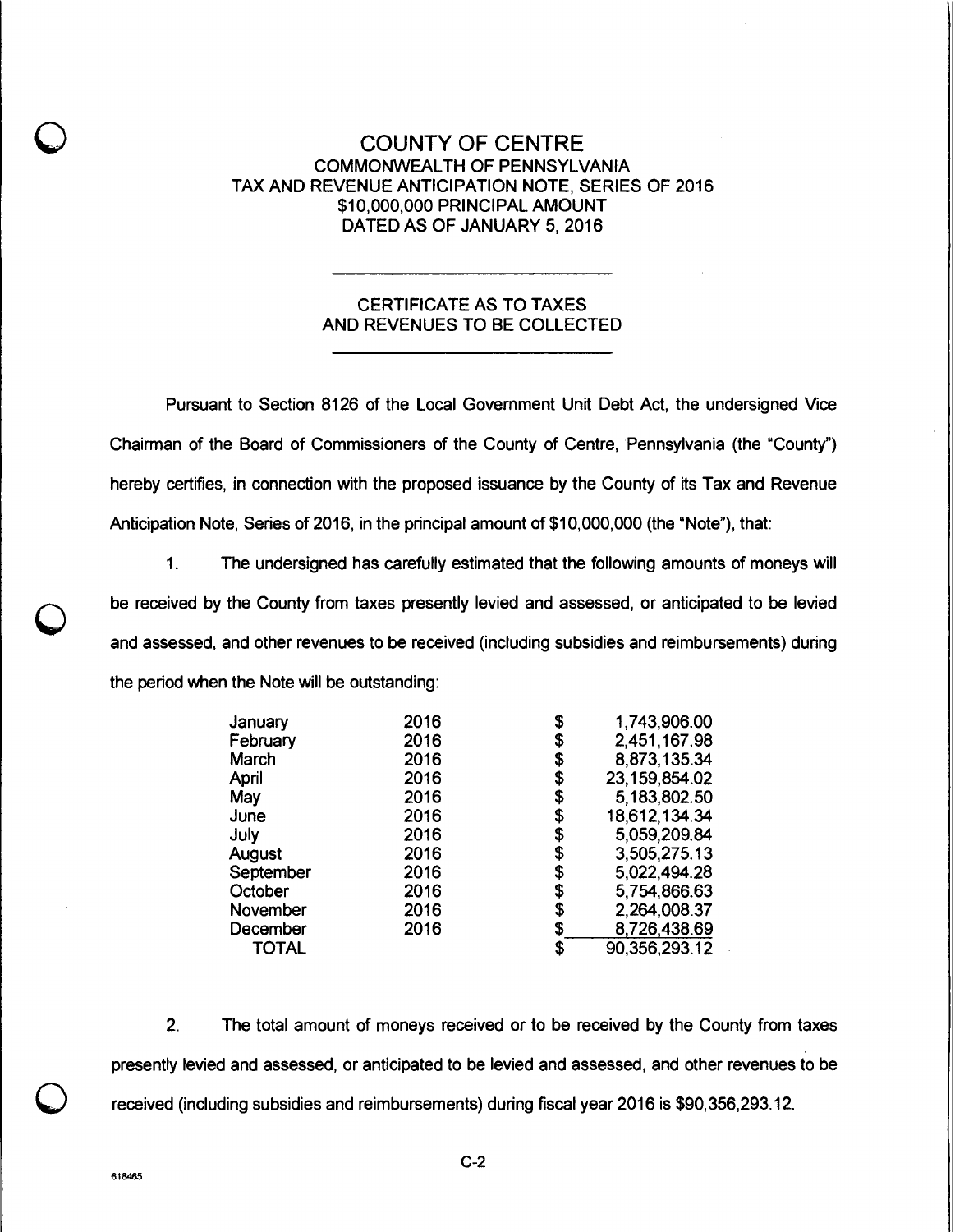3. In making the foregoing estimate, the undersigned has considered the past and anticipated collection experience of the County and current economic conditions.

4. The principal amount of the Note does not exceed eighty-five percent (85%) of the taxes levied and assessed for fiscal year 2016 and revenues budgeted to be received in fiscal year 2016.

5. There are no prior liens, pledges or claims against the anticipated taxes and revenues set out above, whether due to tax or revenue anticipation notes issued in prior years and not fully paid or for any other cause or reason whatsoever, which would cause the Note to have less security than is provided by Section 8125 of said Local Government Unit Debt Act.

IN WITNESS WHEREOF, the undersigned have set their hands and affixed the seal of the County this 22nd day of December, 2015.

#### COUNTY OF CENTRE COMMONWEALTH OF PENNSYLVANIA

hairman, Boar<del>d ó</del>f Commissioners

ATTEST:

Chief Cler (SEAL)

C-3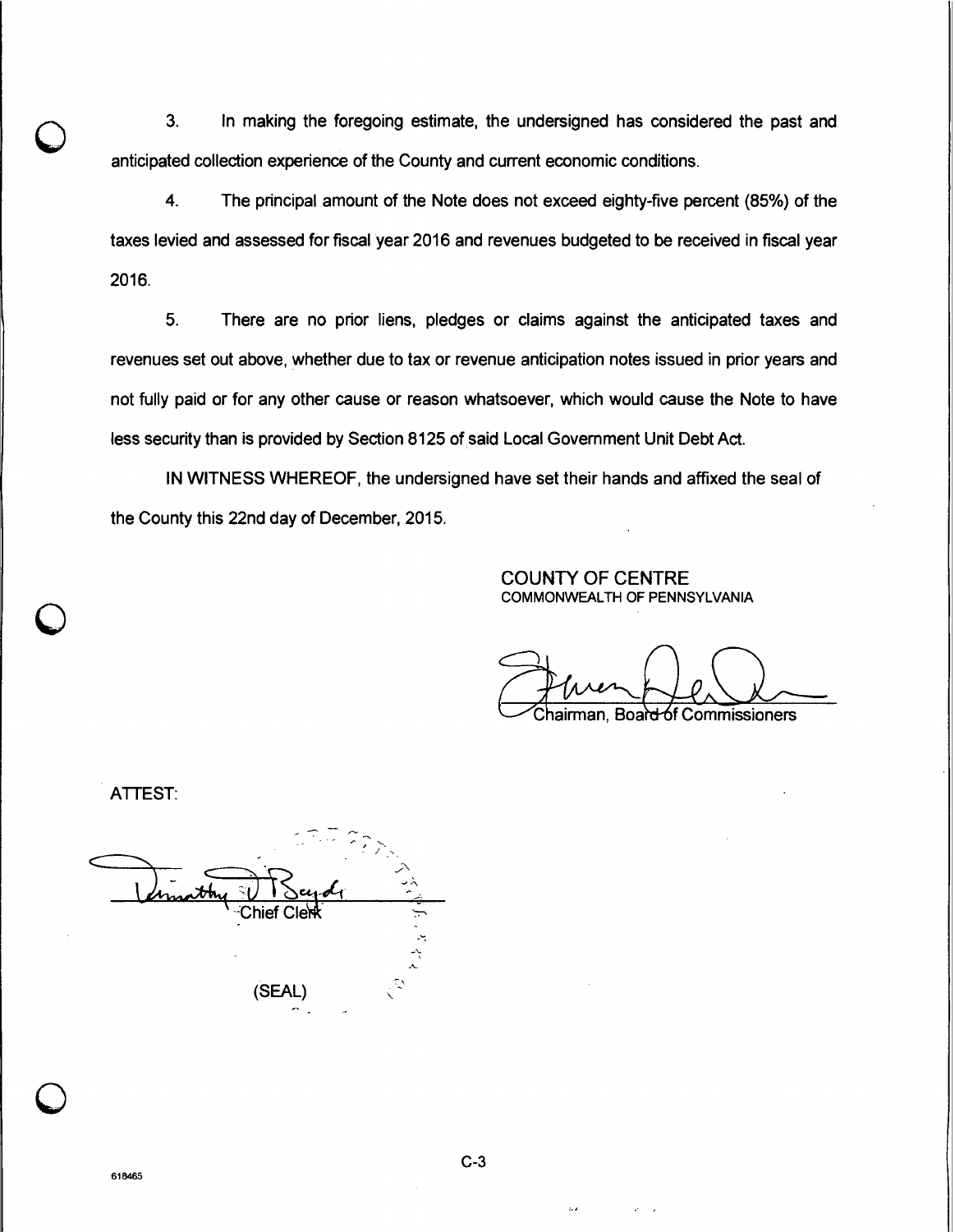#### **CERTIFICATE**

I, the undersigned officer of the County of Centre, Pennsylvania (the "County"), certify that the foregoing is a true and correct copy of a Resolution duly adopted by majority vote of the Governing Body of the County, at a meeting duly convened according to law and held on December 22, 2015; that said Resolution has been duly recorded in the minutes of the Governing Body of the County; and that said Resolution remains in full force and effect as of this date. I further certify that the Exhibits attached thereto are either original counterparts or true and correct copies of originals.

IN WITNESS WHEREOF, I set my hand and affix the seal of the County this 22nd day of December, 2015.

the *Sayd* 

(SEAL)

C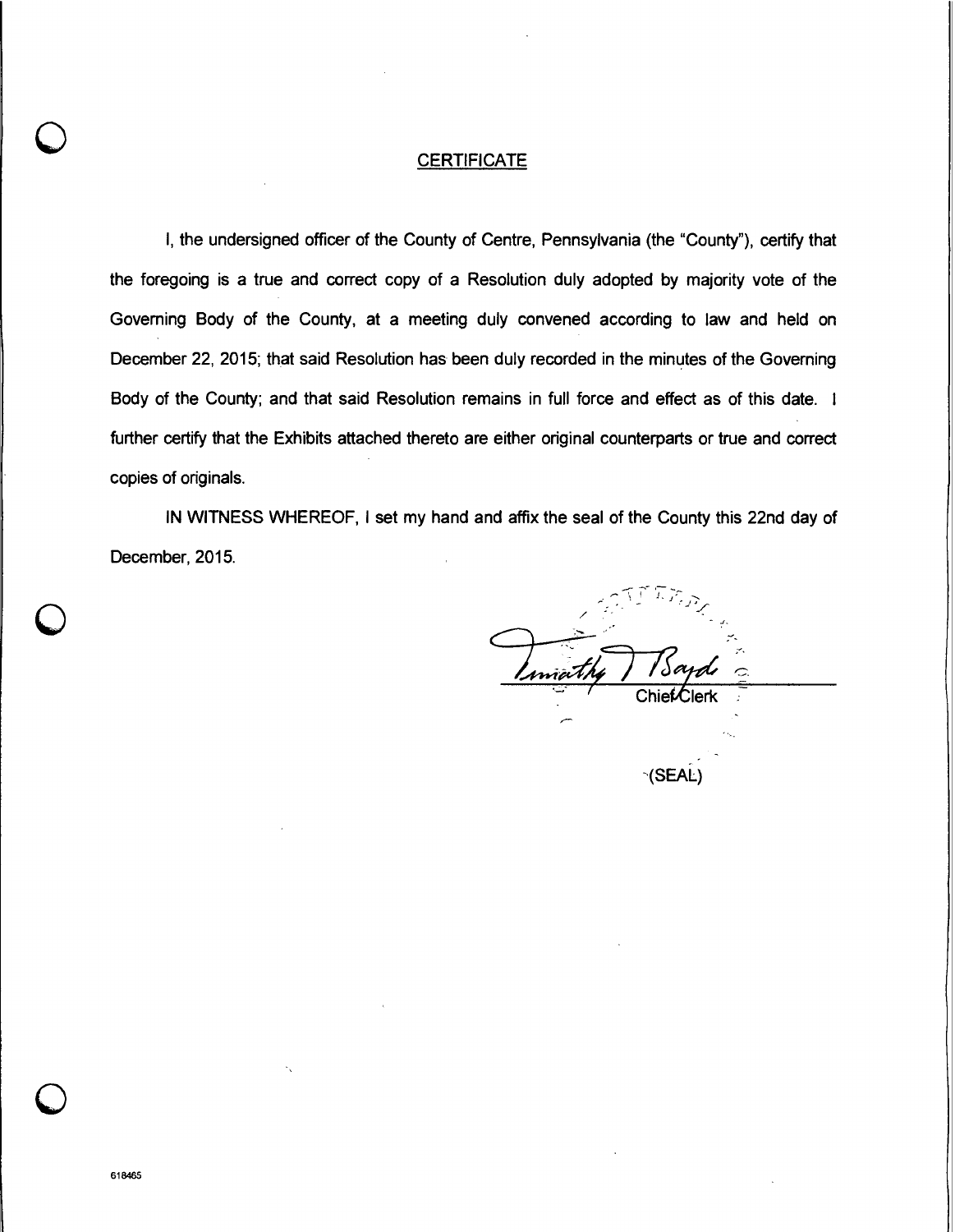IN WITNESS WHEREOF, I have hereunto set my hand as such official and affix the seal of the County of Centre, Pennsylvania, this 22nd day of December, 2015.

> COUNTY OF CENTRE COMMONWEALTH OF PENNSYLVANIA

Ta Pa<sub>ran</sub> <u>nnat</u> hief Cleřk

(SEAL)

**MOR**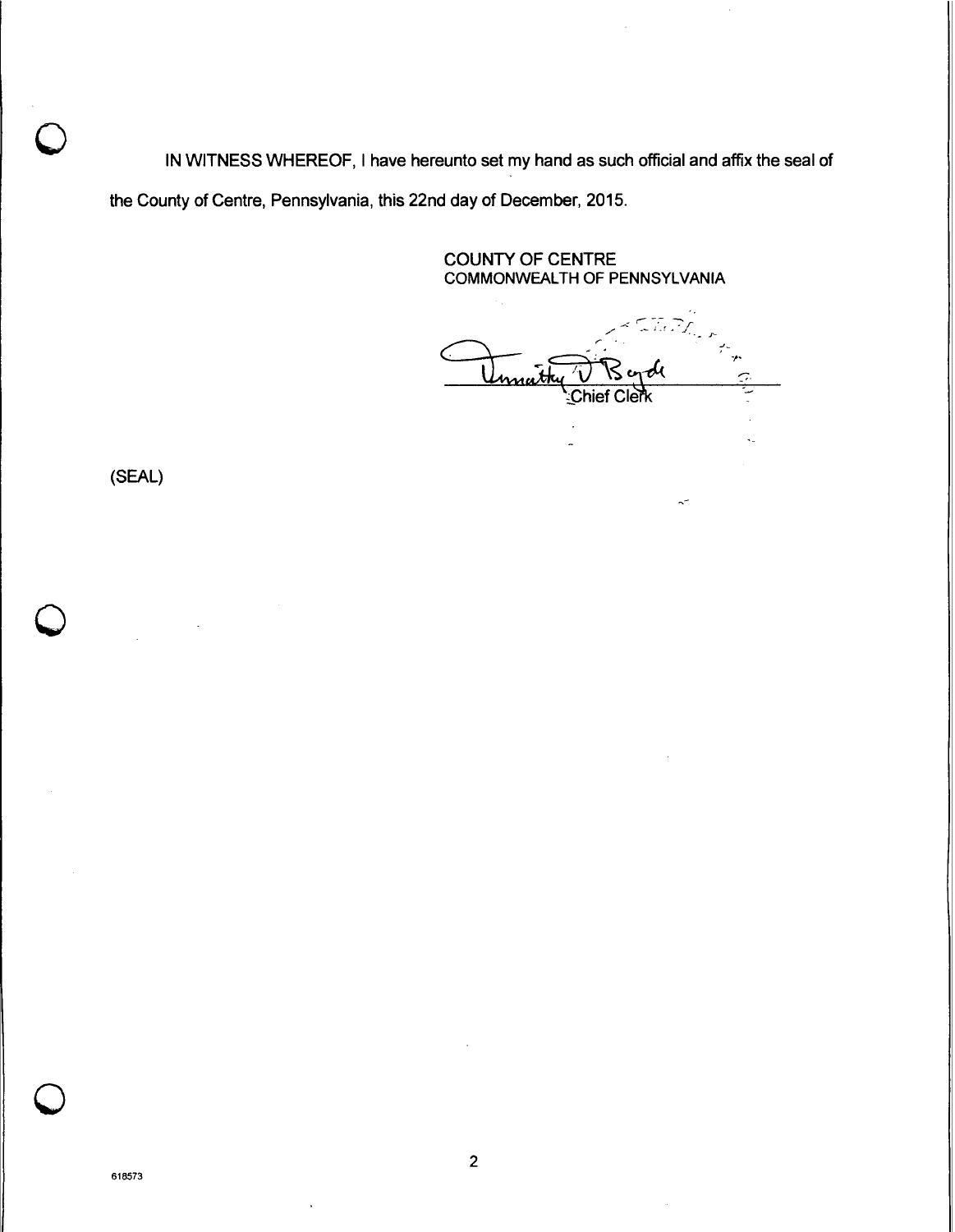## COUNTY OF CENTRE COMMONWEALTH OF PENNSYLVANIA TAX AND REVENUE ANTICIPATION NOTE, SERIES OF 2016 \$10,000,000 PRINCIPAL AMOUNT DATED AS OF JANUARY 5, 2016

#### PROCEEDINGS FOR ISSUANCE OF A TAX AND REVENUE ANTICIPATION NOTE OF THE COUNTY OF CENTRE COMMONWEALTH OF PENNSYLVANIA

#### **TO**

#### THE DEPARTMENT OF COMMUNITY AND ECONOMIC DEVELOPMENT COMMONWEALTH OF PENNSYLVANIA

I, the undersigned officer of the County of Centre, Commonwealth of Pennsylvania, in accordance with the provisions of Section 8128 of the Local Government Unit Debt Act, [53 Pa. C.S. §8001 et seq.] (the "Act") hereby certify that enclosed herewith is a certified copy of the Resolution authorizing and awarding the Tax and Revenue Anticipation Note, which has attached thereto the following documents required by the Act:

1. A true copy of the accepted proposal for the purchase of the Tax and Revenue Anticipation Note (see Resolution Exhibit "A").

2. The Certificate As To Taxes and Revenues To Be Collected, in accordance with Section 8126 of the Act (see Resolution Exhibit "C").

[REMAINDER OF THIS PAGE INTENTIONALLY LEFT BLANK]